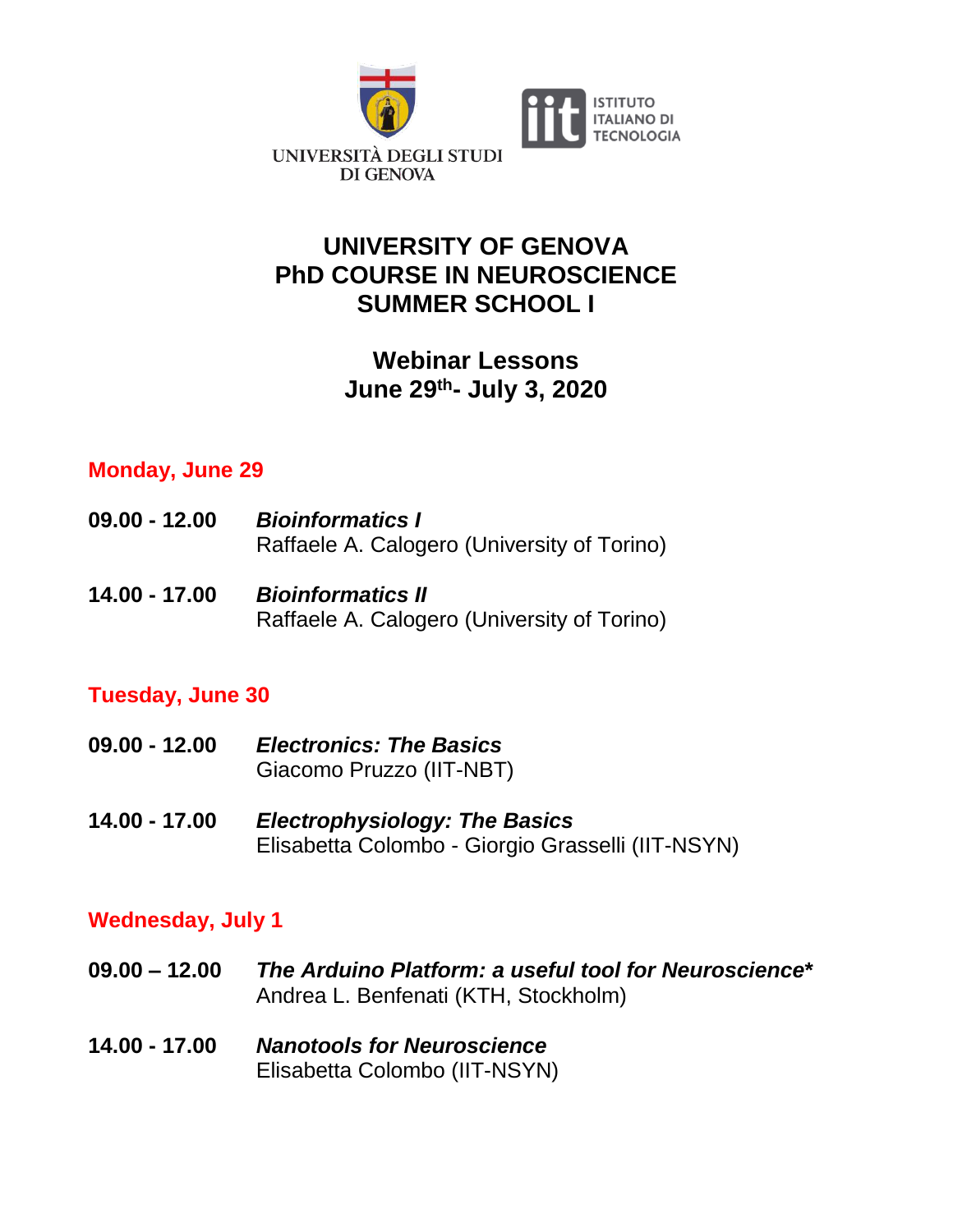

## **Thursday, July 2**

- **09.00 – 12.00** *Calcium Imaging Techniques*  Gian Michele Ratto (CNR Pisa)
- **14.00 – 17.00** *Neurophysiology of the Retina* Stefano Di Marco (IIT-NSYN)

# **Friday, July 3**

- **09.00 – 12.00** *Neurophysiology of the Cerebellum* Giorgio Grasselli (IIT-NSYN)
- **14.00 – 17.00** *Animal Experimentation Protocols and the 3Rs* Michele Cilli (IRCCS San Martino) Monica Morini (IIT)

# **LINK TO SUMMER SCHOOL**

#### **TEAMS – UNIGE**

**[https://teams.microsoft.com/l/team/19%3ac7e95f4a36184677ac1bfb23612b](https://teams.microsoft.com/l/team/19%3ac7e95f4a36184677ac1bfb23612b6562%40thread.tacv2/conversations?groupId=d65725e7-d289-42b3-95de-6305910cb62c&tenantId=6cd36f83-1a02-442d-972f-2670cb5e9b1a) [6562%40thread.tacv2/conversations?groupId=d65725e7-d289-42b3-95de-](https://teams.microsoft.com/l/team/19%3ac7e95f4a36184677ac1bfb23612b6562%40thread.tacv2/conversations?groupId=d65725e7-d289-42b3-95de-6305910cb62c&tenantId=6cd36f83-1a02-442d-972f-2670cb5e9b1a)[6305910cb62c&tenantId=6cd36f83-1a02-442d-972f-2670cb5e9b1a](https://teams.microsoft.com/l/team/19%3ac7e95f4a36184677ac1bfb23612b6562%40thread.tacv2/conversations?groupId=d65725e7-d289-42b3-95de-6305910cb62c&tenantId=6cd36f83-1a02-442d-972f-2670cb5e9b1a)**

\* To make the topic more interactive, PhD students are suggested to propose complex experimental protocols or hardware configurations that can be solved with Arduino.